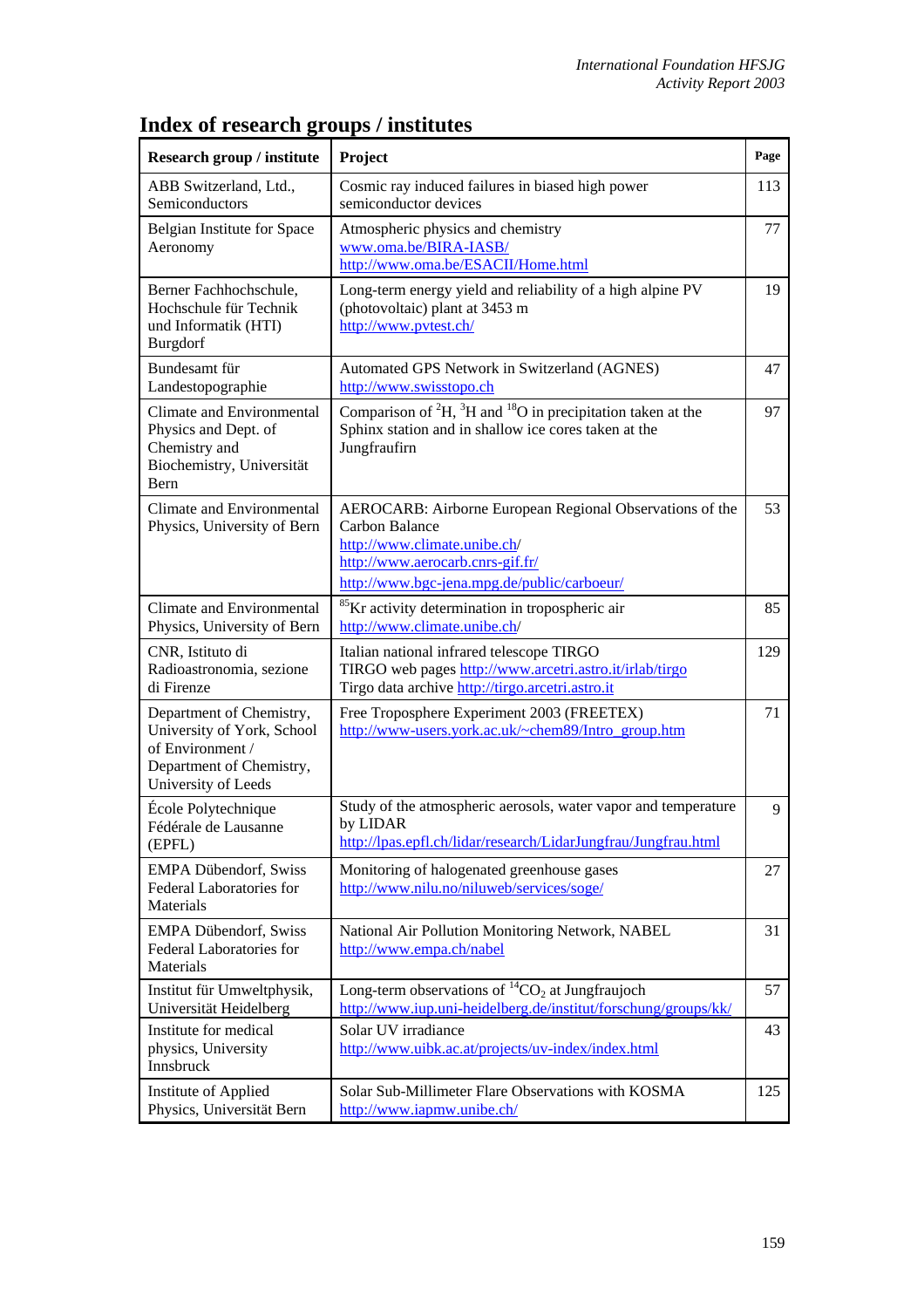| Research group / institute                                                                                        | Project                                                                                                                                                                                                                                           | Page |
|-------------------------------------------------------------------------------------------------------------------|---------------------------------------------------------------------------------------------------------------------------------------------------------------------------------------------------------------------------------------------------|------|
| Institute of Astrophyiscs<br>and Geophysics, Université<br>de Liège                                               | High resolution, solar infrared Fourier Transform<br>Spectrometry. Application to the study of the Earth atmosphere<br>http://sunset.astro.ulg.ac.be/girpas/girpasf.html/<br>http://www.nilu.no/nadir/                                            | 5    |
|                                                                                                                   | ftp://ndsc.wwb.noaa.gov/pub/ndsc/jungfrau/ftir/                                                                                                                                                                                                   |      |
| Institute of Geodesy,<br>University of the<br>Bundeswehr Munich,<br>Germany                                       | MATRAG – Modelling of Alpine Tropospheric Delay by<br>Radiometers and GPS<br>http://www.bauv.unibw-muenchen.de/institute/inst9/                                                                                                                   | 99   |
| Labor für Radio- und<br>Umweltchemie der<br>Universität Bern und des<br><b>Paul Scherrer Instituts</b>            | VITA Varves, Ice cores, and Tree rings - Archives with annual<br>resolution<br>http://lch.web.psi.ch/                                                                                                                                             | 87   |
| Laboratory of Atmospheric<br>Chemistry, Paul Scherrer<br>Institut                                                 | Global Atmosphere Watch Aerosol Program at the<br>Jungfraujoch<br>http://www.psi.ch/gaw<br>http://www.psi.ch/lac                                                                                                                                  | 35   |
| MeteoSwiss, Payerne                                                                                               | Global Atmosphere Watch Radiation Measurements<br>http://www.meteoswiss.ch/                                                                                                                                                                       | 15   |
| MeteoSwiss, Zurich                                                                                                | The unusual weather conditions in 2003                                                                                                                                                                                                            | 117  |
| Physikalisches Institut,<br>Universität Bern                                                                      | Neutron Monitors - Study of solar and galactic cosmic rays<br>http://cosray.unibe.ch/                                                                                                                                                             | 109  |
| Physikalisches Institut,<br>Universität Bern                                                                      | SONTEL - Solar Neutron Telescope for the identification and<br>the study of high-energy neutrons produced in energetic<br>eruptions at the Sun<br>http://cosray.unibe.ch/<br>http://stelab.nagoya-u.ac.jp/ste-<br>www1/div3/CR/Neutron/index.html | 131  |
| I. Physikalisches Institut,<br>Universität zu Köln<br>Radioastronomisches<br>Institut, Universität Bonn           | KOSMA - Kölner Observatorium für Submm-Astronomie<br>http://www.ph1.uni-koeln.de<br>http://www.ph1.uni-koeln.de/gg<br>http://www.astro.uni-bonn.de<br>http://www.astro.uni-bonn.de/~webrai/index.php                                              | 121  |
| Physikalisch-<br>Meteorologisches<br>Observatorium Davos,<br><b>World Radiation Center</b>                        | Solar and atmospheric radiation measurements<br>http://www.pmodwrc.ch/                                                                                                                                                                            | 65   |
| Pneumologie,<br>Medizinische Klinik<br>Innenstadt, University of<br>Munich                                        | Comparison of lung volumes and impulse oscillometric lung<br>function before and after short term high altitude exposure                                                                                                                          | 115  |
| Relaisgemeinschaft HB9F<br>Bern                                                                                   | Operation of a 70 cm amateur beacon transmitter, operation of<br>a 23 cm voice repeater station, study of high frequency<br>propagation conditions.<br>http://www.relais-hb9f.ch, http://wap.relais-hb9f.ch                                       | 69   |
| Royal Netherlands<br>Meteorological Institute<br>(KNMI), De Bilt,<br>Kipp & Zonen B.V., Delft,<br>The Netherlands | Sunphotometry at the High Altitude Research Station<br>Jungfraujoch<br>http://www.knmi.nl/~knap<br>http://www.kippzonen.com                                                                                                                       | 91   |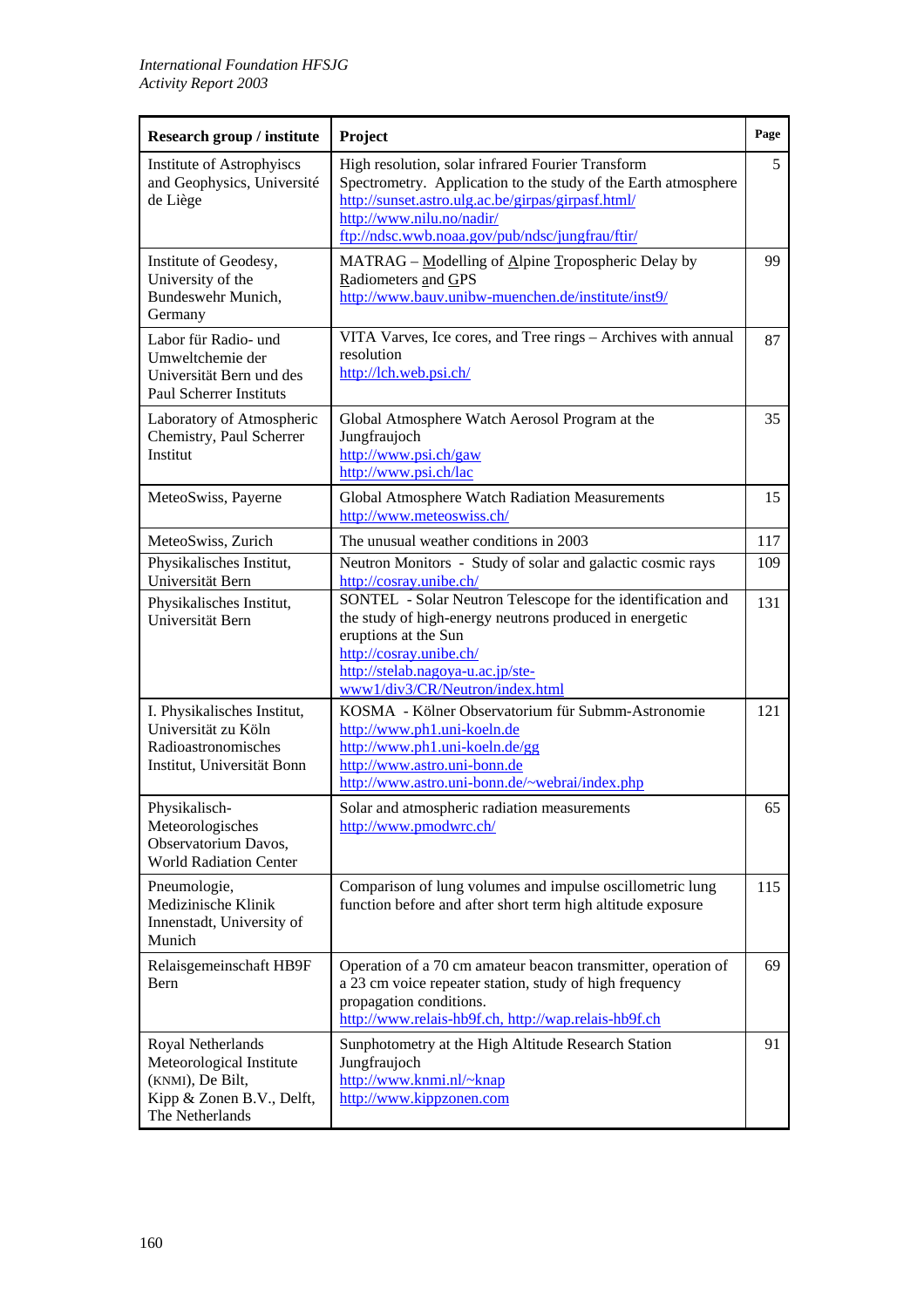| Research group / institute                                                                                                            | <b>Project</b>                                                                                                                          | Page |
|---------------------------------------------------------------------------------------------------------------------------------------|-----------------------------------------------------------------------------------------------------------------------------------------|------|
| Section of Environmental<br>Radioactivity, Radiation<br>Protection Division of the<br>Swiss Federal Office of<br><b>Public Health</b> | Continuous aerosol radioactivity monitoring<br>http://www.bag.admin.ch/strahlen/ionisant/radio_env/document<br>ation/d/document2001.php | 81   |
| University of Zürich,<br>Department of Geography,<br>Glaciology and<br>Geomorphodynamics<br>Group                                     | Rock-face temperature monitoring                                                                                                        | 59   |
| University of Zurich,<br>Department of Geography,<br><b>Remote Sensing</b><br>Laboratories (RSL)                                      | Swiss Alpine Airborne SAR-Experiment (SASARE)                                                                                           | 103  |
| Versuchsanstalt für<br>Wasserbau, Hydrologie und<br>Glaziologie,<br>ETH Zentrum, Zürich                                               | Permafrost temperature monitoring in alpine rock walls<br>http://www.vaw.ethz.ch/gz/index.html                                          | 61   |

International Foundation HFSJG: <http://www.ifjungo.ch/>

## **Index of projects**

| Project                                                                                                                                                                                       | <b>Research group / institute</b>                                                                                                     | Page |
|-----------------------------------------------------------------------------------------------------------------------------------------------------------------------------------------------|---------------------------------------------------------------------------------------------------------------------------------------|------|
| AEROCARB: Airborne European Regional Observations of<br>the Carbon Balance<br>http://www.climate.unibe.ch/<br>http://www.aerocarb.cnrs-gif.fr/<br>http://www.bgc-jena.mpg.de/public/carboeur/ | Climate and Environmental<br>Physics, University of Bern                                                                              | 53   |
| Atmospheric physics and chemistry<br>www.oma.be/BIRA-IASB/<br>http://www.oma.be/ESACII/Home.html                                                                                              | Belgian Institute for Space<br>Aeronomy                                                                                               | 77   |
| The unusual weather conditions in 2003                                                                                                                                                        | MeteoSwiss, Zurich                                                                                                                    | 117  |
| Automated GPS Network in Switzerland (AGNES)<br>http://www.swisstopo.ch                                                                                                                       | Bundesamt für<br>Landestopographie                                                                                                    | 47   |
| Comparison of ${}^{2}H$ , ${}^{3}H$ and ${}^{18}O$ in precipitation taken at the<br>Sphinx station and in shallow ice cores taken at the<br>Jungfraufirn                                      | Climate and Environmental<br>Physics and Dept. of<br>Chemistry and<br>Biochemistry, Universität<br><b>Bern</b>                        | 97   |
| Comparison of lung volumes and impulse oscillometric lung<br>function before and after short term high altitude exposure                                                                      | Pneumologie,<br>Medizinische Klinik<br>Innenstadt, University of<br>Munich                                                            | 115  |
| Continuous aerosol radioactivity monitoring<br>http://www.bag.admin.ch/strahlen/ionisant/radio_env/docume<br>ntation/d/document2001.php                                                       | Section of Environmental<br>Radioactivity, Radiation<br>Protection Division of the<br>Swiss Federal Office of<br><b>Public Health</b> | 81   |
| Cosmic ray induced failures in biased high power<br>semiconductor devices                                                                                                                     | ABB Switzerland, Ltd.,<br>Semiconductors                                                                                              | 113  |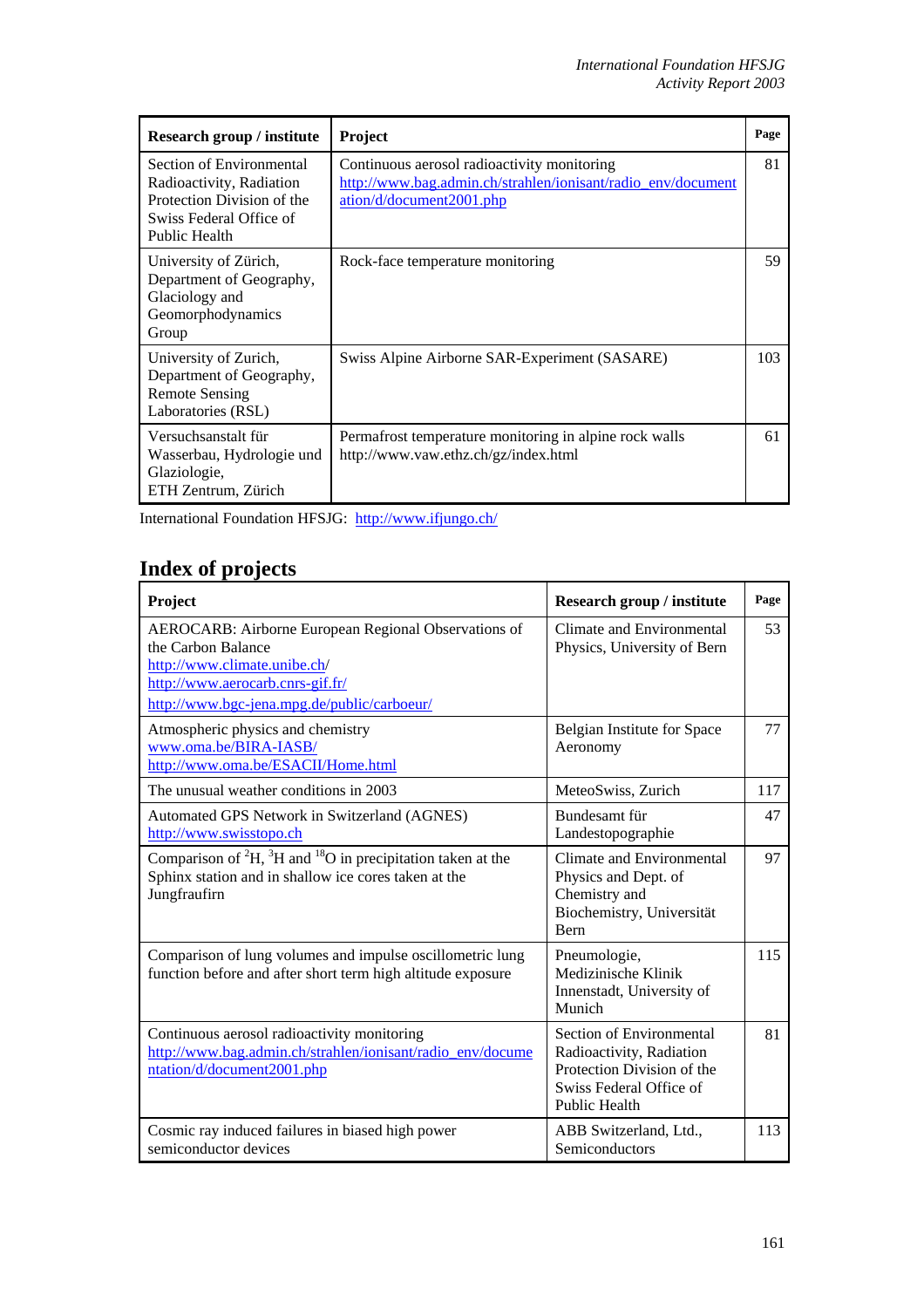| Project                                                                                                                                                                                                                                                      | <b>Research group / institute</b>                                                                                             | Page |
|--------------------------------------------------------------------------------------------------------------------------------------------------------------------------------------------------------------------------------------------------------------|-------------------------------------------------------------------------------------------------------------------------------|------|
| Free Troposphere Experiment 2003 (FREETEX)<br>http://www-users.york.ac.uk/~chem89/Intro_group.htm                                                                                                                                                            | Department of Chemistry,<br>University of York, School<br>of Environment /<br>Department of Chemistry,<br>University of Leeds | 71   |
| Global Atmosphere Watch Aerosol Program at the<br>Jungfraujoch<br>http://www.psi.ch/gaw<br>http://www.psi.ch/lac                                                                                                                                             | Laboratory of Atmospheric<br>Chemistry, Paul Scherrer<br>Institut                                                             | 35   |
| Global Atmosphere Watch Radiation Measurements<br>http://www.meteoswiss.ch/                                                                                                                                                                                  | MeteoSwiss, Payerne                                                                                                           | 15   |
| High resolution, solar infrared Fourier Transform<br>Spectrometry. Application to the study of the Earth<br>atmosphere<br>http://sunset.astro.ulg.ac.be/girpas/girpasf.html/<br>http://www.nilu.no/nadir/<br>ftp://ndsc.wwb.noaa.gov/pub/ndsc/jungfrau/ftir/ | Institute of Astrophyiscs and<br>Geophysics, Université de<br>Liège                                                           | 5    |
| Italian national infrared telescope TIRGO<br>TIRGO web pages http://www.arcetri.astro.it/irlab/tirgo<br>Tirgo data archive http://tirgo.arcetri.astro.it                                                                                                     | CNR, Istituto di<br>Radioastronomia, sezione di<br>Firenze                                                                    | 129  |
| KOSMA - Kölner Observatorium für Submm-Astronomie<br>http://www.ph1.uni-koeln.de<br>http://www.ph1.uni-koeln.de/gg<br>http://www.astro.uni-bonn.de<br>http://www.astro.uni-bonn.de/~webrai/index.php                                                         | I. Physikalisches Institut,<br>Universität zu Köln<br>Radioastronomisches<br>Institut, Universität Bonn                       | 121  |
| <sup>85</sup> Kr activity determination in tropospheric air<br>http://www.climate.unibe.ch/                                                                                                                                                                  | Climate and Environmental<br>Physics, University of Bern                                                                      | 85   |
| Long-term energy yield and reliability of a high alpine PV<br>(photovoltaic) plant at 3453 m<br>http://www.pvtest.ch/                                                                                                                                        | Berner Fachhochschule.<br>Hochschule für Technik und<br>Informatik (HTI) Burgdorf                                             | 19   |
| Long-term observations of ${}^{14}CO_2$ at Jungfraujoch<br>http://www.iup.uni-<br>heidelberg.de/institut/forschung/groups/kk/                                                                                                                                | Institut für Umweltphysik,<br>Universität Heidelberg                                                                          | 57   |
| MATRAG - Modelling of Alpine Tropospheric Delay by<br>Radiometers and GPS<br>http://www.bauv.unibw-muenchen.de/institute/inst9/                                                                                                                              | Institute of Geodesy,<br>University of the<br>Bundeswehr Munich,<br>Germany                                                   | 99   |
| Monitoring of halogenated greenhouse gases<br>http://www.nilu.no/niluweb/services/soge/                                                                                                                                                                      | <b>EMPA Dübendorf, Swiss</b><br>Federal Laboratories for<br>Materials                                                         | 27   |
| National Air Pollution Monitoring Network, NABEL<br>http://www.empa.ch/nabel                                                                                                                                                                                 | <b>EMPA Dübendorf, Swiss</b><br>Federal Laboratories for<br>Materials                                                         | 31   |
| Neutron Monitors - Study of solar and galactic cosmic rays<br>http://cosray.unibe.ch/                                                                                                                                                                        | Physikalisches Institut,<br>Universität Bern                                                                                  | 109  |
| Operation of a 70 cm amateur beacon transmitter, operation of<br>a 23 cm voice repeater station, study of high frequency<br>propagation conditions.<br>http://www.relais-hb9f.ch, http://wap.relais-hb9f.ch                                                  | Relaisgemeinschaft HB9F<br>Bern                                                                                               | 69   |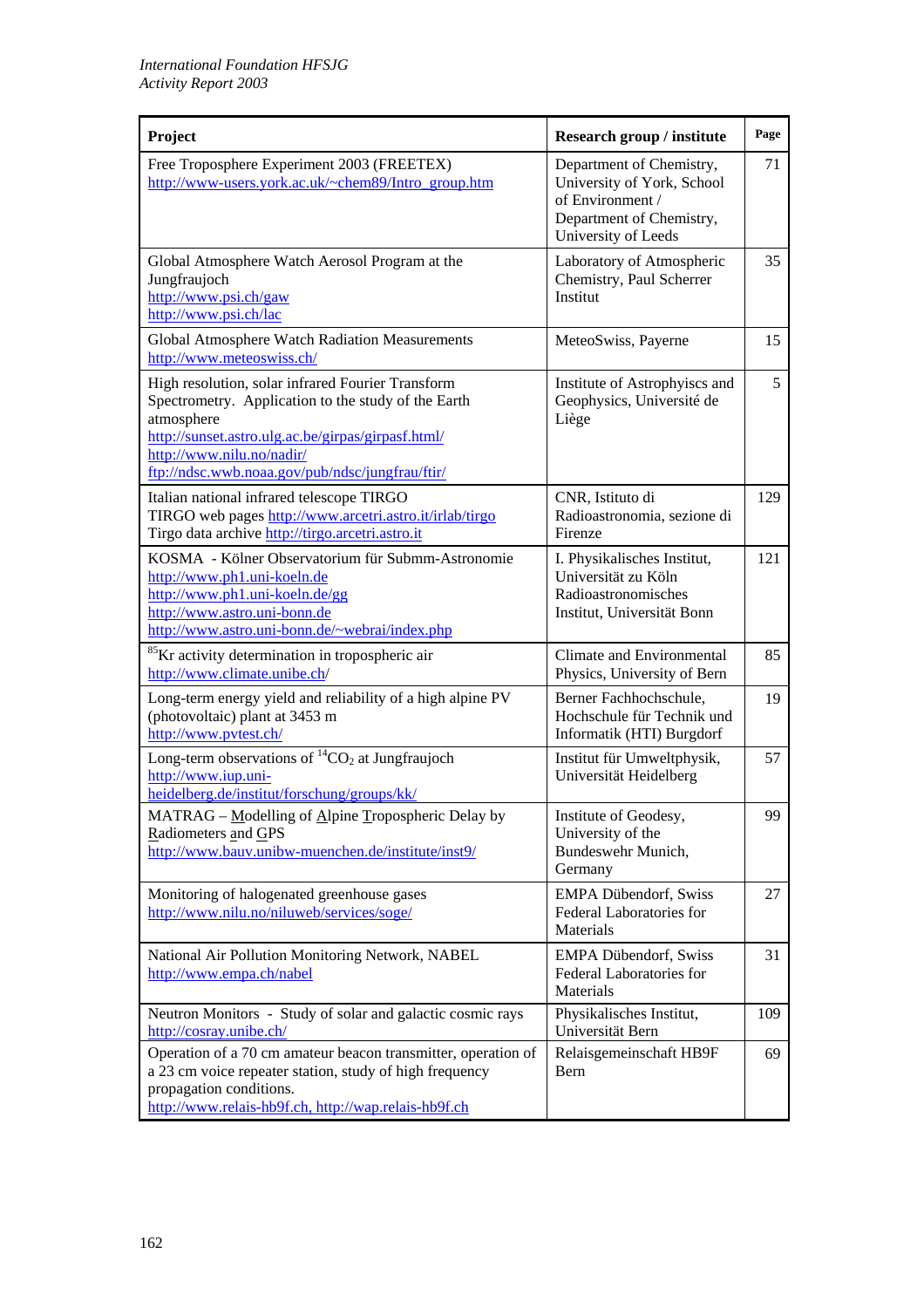| Project                                                                                                                                                                                                                                           | <b>Research group / institute</b>                                                                                 | Page |
|---------------------------------------------------------------------------------------------------------------------------------------------------------------------------------------------------------------------------------------------------|-------------------------------------------------------------------------------------------------------------------|------|
| Permafrost temperature monitoring in alpine rock walls<br>http://www.vaw.ethz.ch/gz/index.html                                                                                                                                                    | Versuchsanstalt für<br>Wasserbau, Hydrologie und<br>Glaziologie,<br>ETH Zentrum, Zürich                           | 61   |
| Rock-face temperature monitoring                                                                                                                                                                                                                  | University of Zürich,<br>Department of Geography,<br>Glaciology and<br>Geomorphodynamics Group                    | 59   |
| Solar and atmospheric radiation measurements<br>http://www.pmodwrc.ch/                                                                                                                                                                            | Physikalisch-<br>Meteorologisches<br>Observatorium Davos,<br><b>World Radiation Center</b>                        | 65   |
| Solar Sub-Millimeter Flare Observations with KOSMA<br>http://www.iapmw.unibe.ch/                                                                                                                                                                  | Institute of Applied Physics,<br>Universität Bern                                                                 | 125  |
| Solar UV irradiance<br>http://www.uibk.ac.at/projects/uv-index/index.html                                                                                                                                                                         | Institute for medical physics,<br>University Innsbruck                                                            | 43   |
| SONTEL - Solar Neutron Telescope for the identification and<br>the study of high-energy neutrons produced in energetic<br>eruptions at the Sun<br>http://cosray.unibe.ch/<br>http://stelab.nagoya-u.ac.jp/ste-<br>www1/div3/CR/Neutron/index.html | Physikalisches Institut,<br>Universität Bern                                                                      | 131  |
| Study of the atmospheric aerosols, water vapor and<br>temperature by LIDAR<br>http://lpas.epfl.ch/lidar/research/LidarJungfrau/Jungfrau.html                                                                                                      | École Polytechnique<br>Fédérale de Lausanne<br>(EPFL)                                                             | 9    |
| Sunphotometry at the High Altitude Research Station<br>Jungfraujoch<br>http://www.knmi.nl/~knap<br>http://www.kippzonen.com                                                                                                                       | Royal Netherlands<br>Meteorological Institute<br>(KNMI), De Bilt,<br>Kipp & Zonen B.V., Delft,<br>The Netherlands | 91   |
| Swiss Alpine Airborne SAR-Experiment (SASARE)                                                                                                                                                                                                     | University of Zurich,<br>Department of Geography,<br><b>Remote Sensing</b><br>Laboratories (RSL)                  | 103  |
| VITA Varves, Ice cores, and Tree rings - Archives with<br>annual resolution<br>http://lch.web.psi.ch/                                                                                                                                             | Labor für Radio- und<br>Umweltchemie der<br>Universität Bern und des<br><b>Paul Scherrer Instituts</b>            | 87   |

International Foundation HFSJG: <http://www.ifjungo.ch/>